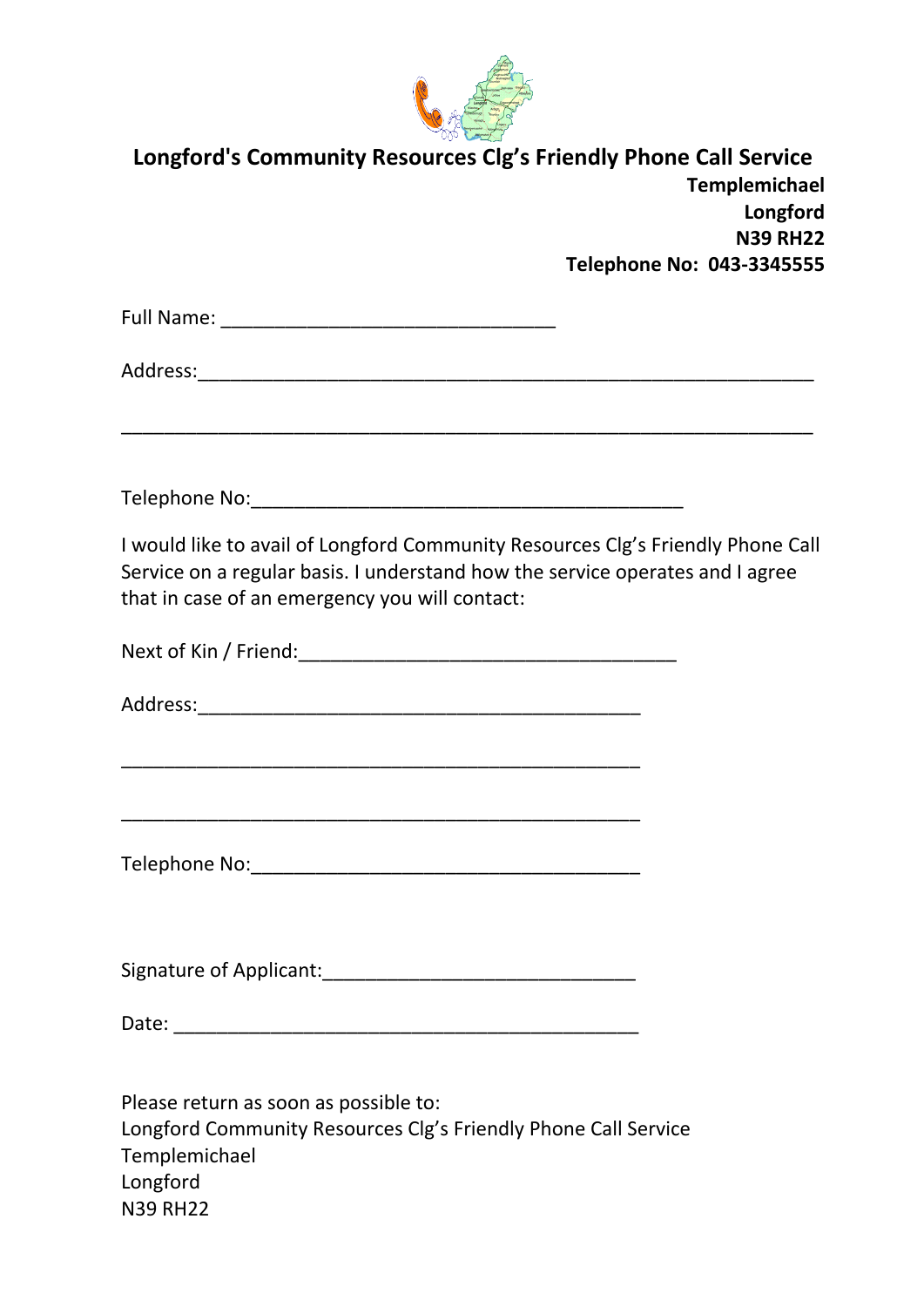

# **Longford Community Resources Clg's Friendly Phone Call Service**

#### **Monday - Wednesday**

#### **10:00am - 4:00pm**

A service offering the opportunity of a friendly chat and information on social activities for older people.

#### **Introduction**

Longford Community Resources Clg's Friendly Phone Call Service offers a free phone call service to older people on a weekly basis. Once a week, a trained volunteer phones to the older person for a friendly chat about any topic they choose and to provide information about local services, activities and events in their community.

#### **Benefits**

**Personal service** - Friendly and confidential service from the comfort of the older person's own home;

**Regular support** - Calls are made at a regular time decided by the older person; **Community contact** – Information is provided on local events of interest and services in the county.

#### **Signing up**

An older person who wishes to avail of the service makes an initial phone call to Longford Community Resources Clg's Friendly Phone Call Service.

All details in regard to the way the service operates are explained to the older person at that stage. If they are satisfied and decide to use the service, they will receive a small application form and information leaflet in the post which has to be completed by them or their representative. The details to be completed on the form are:

- Name, address and telephone number;

- Also, the older person will be requested to nominate a contact person to be contacted over the phone in case of an emergency (ie not being able to contact the older person on agreed day or time)